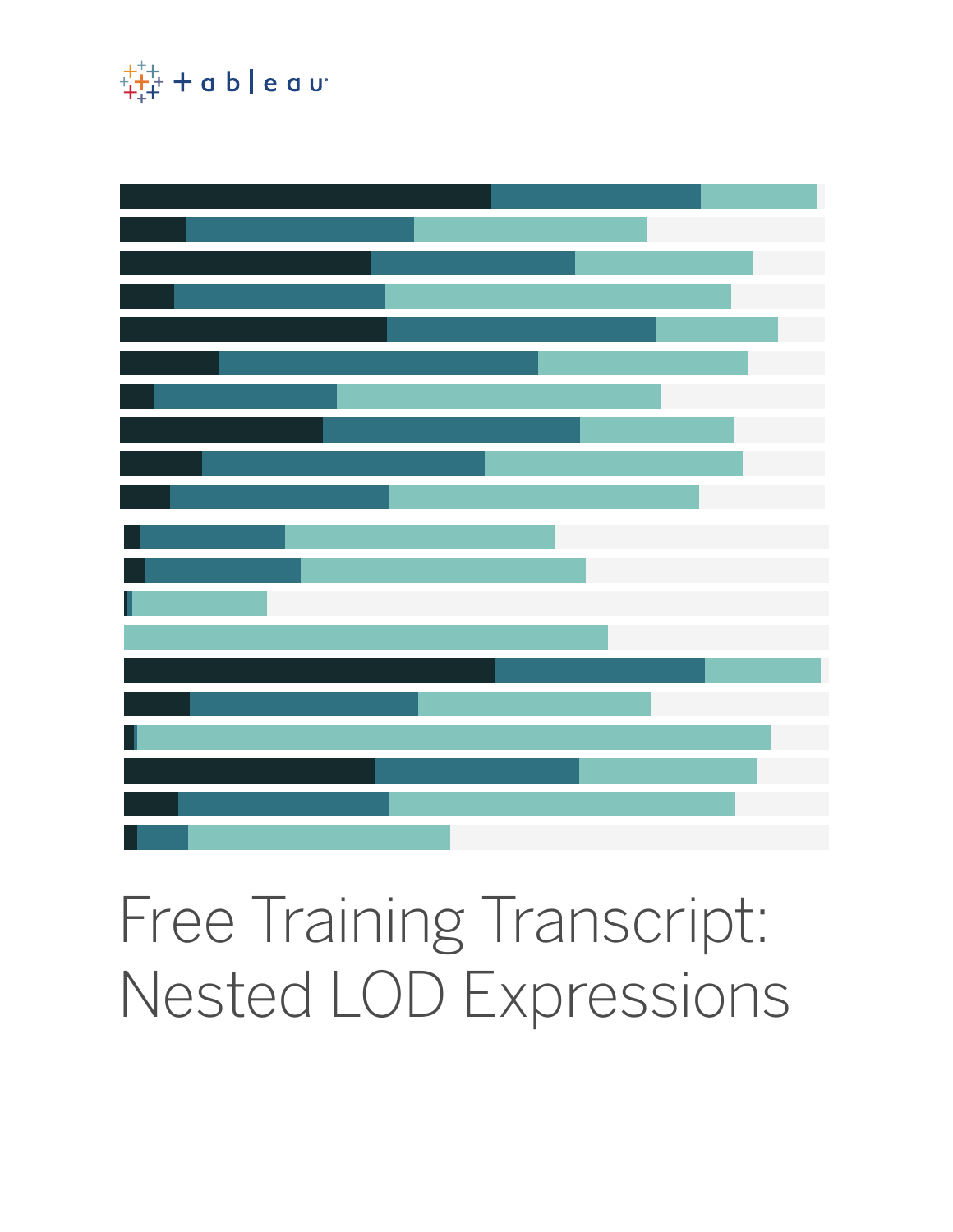Welcome to this Nested LOD Expressions video. This video is intended to be a conceptual explanation of certain deeper aspects of LOD Expressions. To learn the fundamentals, please see the video Introduction to LOD Expressions

## Nested LOD Expressions

Some analysis questions can be quite elaborate. Nesting LOD Expressions can help in these complex scenarios. To understand how nested LOD Expressions will behave, it's important to know how they're evaluated. For example, what if we want to take this plot of how many Customers have made a specific number of orders and find the average number of orders made.

If we just bring out an average line, Tableau calculates the red line here – the average of the values on the horizontal axis. Is this really what we want? This average is adding the values on the axis and dividing by the total number of options, regardless of how many customers made each number of orders. Or rather, do we want the average across all customers of the number of orders made, considering the fact ten customers made 1 order and 117 customers made 6 orders?

Nesting LOD expressions can help us do that. The initial LOD Expression, here, gives us the number of orders made per customer. We can then take the average of that, and then take a second, FIXED LOD Expression at the scope of the table - that is, across all customers. Note that this average is smaller, as the volume of customers who made fewer orders is now taken into account.

## Context of Nested Expressions

Let's leave that example and break down the idea of context for a nested LOD Expression. Nested calculations inherit their dimensionality from the outer calculation. That is to say, the context for an inner calculation is defined by its parent, not the sheet. Here we have two nested expressions–both of which would yield the same result. Why? Because the nested expression in the first example inherits its dimensionality from the outer calculation – that is, Customer ID is included with Country. This is the same as originally doing the calculation FIXED at the level of Customer ID and Country, and then both of these averages are FIXED to the level of Country.